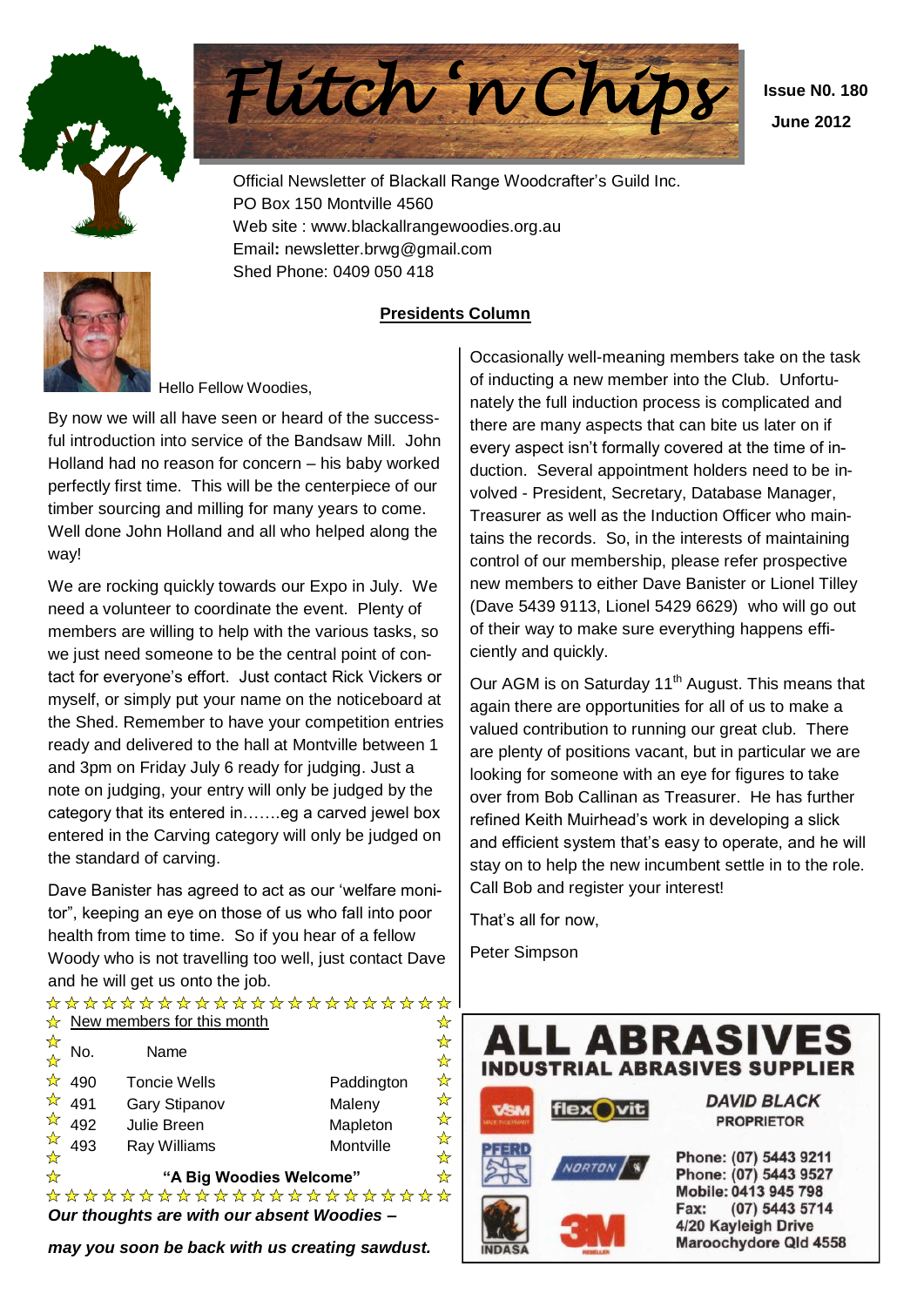



Hugh Mckenna cleaned up at the recent Maleny Show winning First and Second in Toymaking and Overall First in Woodworking plus the Popular Vote. Well done Hugh.

#### **Its Raffle Time!!!!! Don't forget to return your books by Thurs. July 5th.**

2



And a big welcome to our new sponsor "The Long Apron" the magnificent restaurant at Spicers Clovelly Estate who have kindly donated a Lunch or Dinner for two as the third prize in our raffle.

All hands to the task..... The carving group all join in to complete the intricate carving on the edge of the fully restored 100 year old Red Cedar Table that is the first prize in our July Raffle.

> And of course second prize is one of our famous Squatters Chairs.



Congratulations

To the team at Spicers Clovelly Estate for their 2 wins at the Queensland Good Food Guide 2012 Awards

The Long Apron were proud winners of Regional Restaurant of the Year and awarded 2 Chefs hats

anon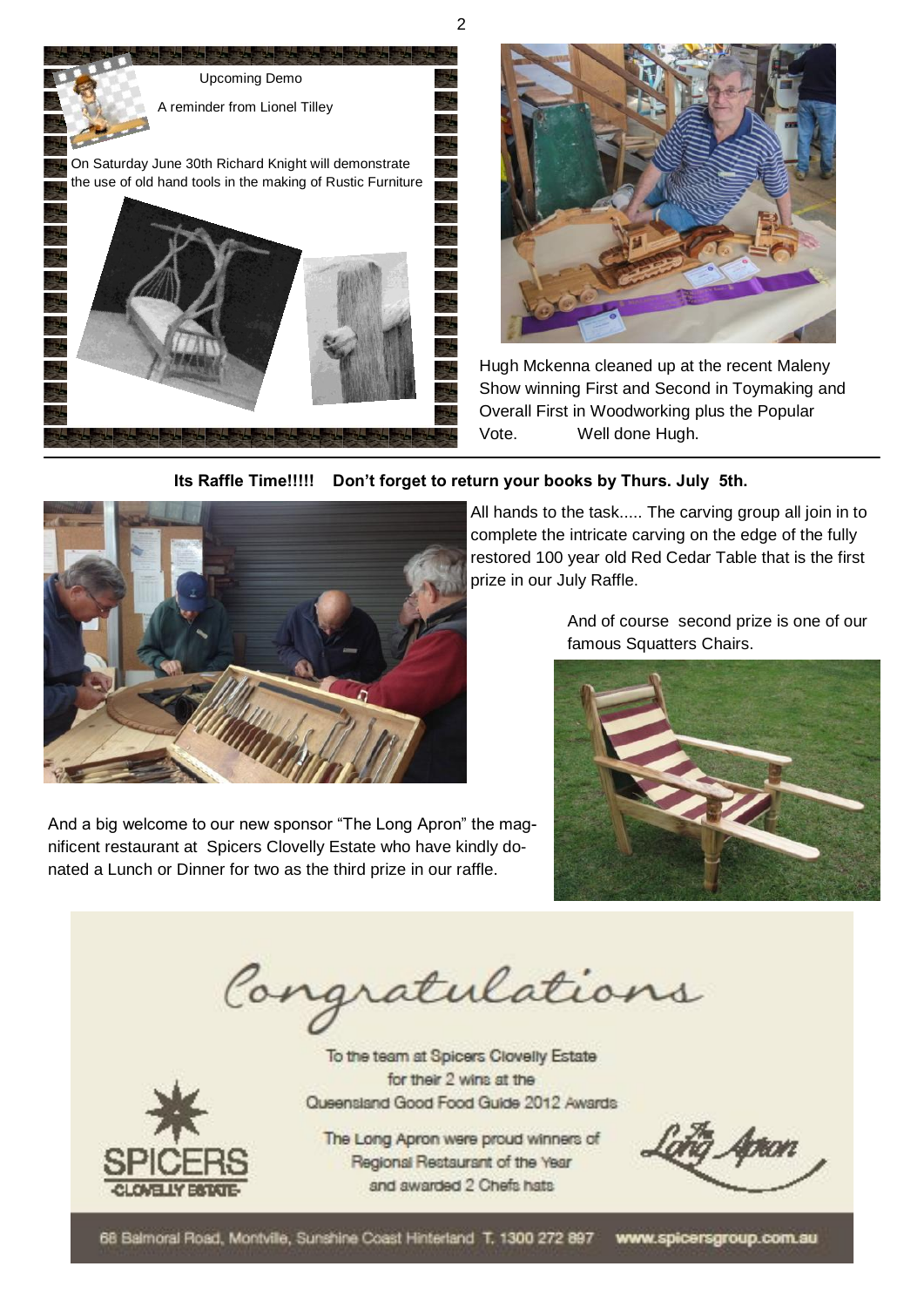$\bullet$ 

### **Timber Management Committee Report**

Timber Management Sub- Committee Meeting held 7 June 2012.

Present: John Holland (Shed Manager), Frank McDonald (Shed Manager), Phil Gibson (Timber Flow Officer)

The following items were discussed, and we request that they be formally approved as BRWG Policy in regard to Timber Management by the Executive Committee.

- The Timber Management Sub-Committee shall  $\triangleleft$ consist of the following officers: John Holland (Shed Manager), Frank McDonald (Shed Manager), Phil Gibson (Timber Flow Officer) and  $\bullet$ Ron Donald (Senior Saw Operator) or other persons formally appointed by the Executive Committee from time to time.
- No logs to be approved for transport to the Shed for milling without the express agreement of at least one of the sub- committee members.
- Any member who wishes to arrange milling of his own logs will negotiate a pre-arranged cost with one of the sub-committee officers. The member will also be responsible for any blade breakage or damage which occurs due to any faults or metal in the timber. Notwithstanding any of the above, the saw is only to be used by the club"s approved operator. A committee member has the right to reject any timber which he decides is not suitable.
- Due to its complexity and danger to bystanders, the Bandsaw Mill is to be operated by specialist teams appointed by the Timber Management Sub-Committee. These are at present:(a) Ron Donald and Bob Rothwell (b) Ian Colpoys and Terry Crowson. They will be trained in the start and finish procedures, general safe working practices, and maintenance of the machine. In addition to the above, a crew of three to four members to be used to generally move and stack timber as required.
- All Shed Managers to be familiarised with the workings of the Bandsaw Mill, general lubrication and maintenance, and blade replacement and alignment.
- Endcheck is to be applied to all end grain as soon as possible after cutting to counteract splitting. Where possible, thick slabs which have been cut for turning or carving, are to be cut to shape and immediately sealed and stacked for drying.
- Hardwood slabs or planks are to be stacked outside under cover for drying.
- A Kiln Drying Report Sheet will be completed weekly by one of the Timber Management Officers after timber is loaded into the kiln for drying. This report should give us a long term record of trends in timber drying for improvement in procedures.

#### TIMBER MANAGEMENT SUB-COMMITTEE



The crowd gathered for the first day of slabbing with our new saw.



And the results were very satisfying.



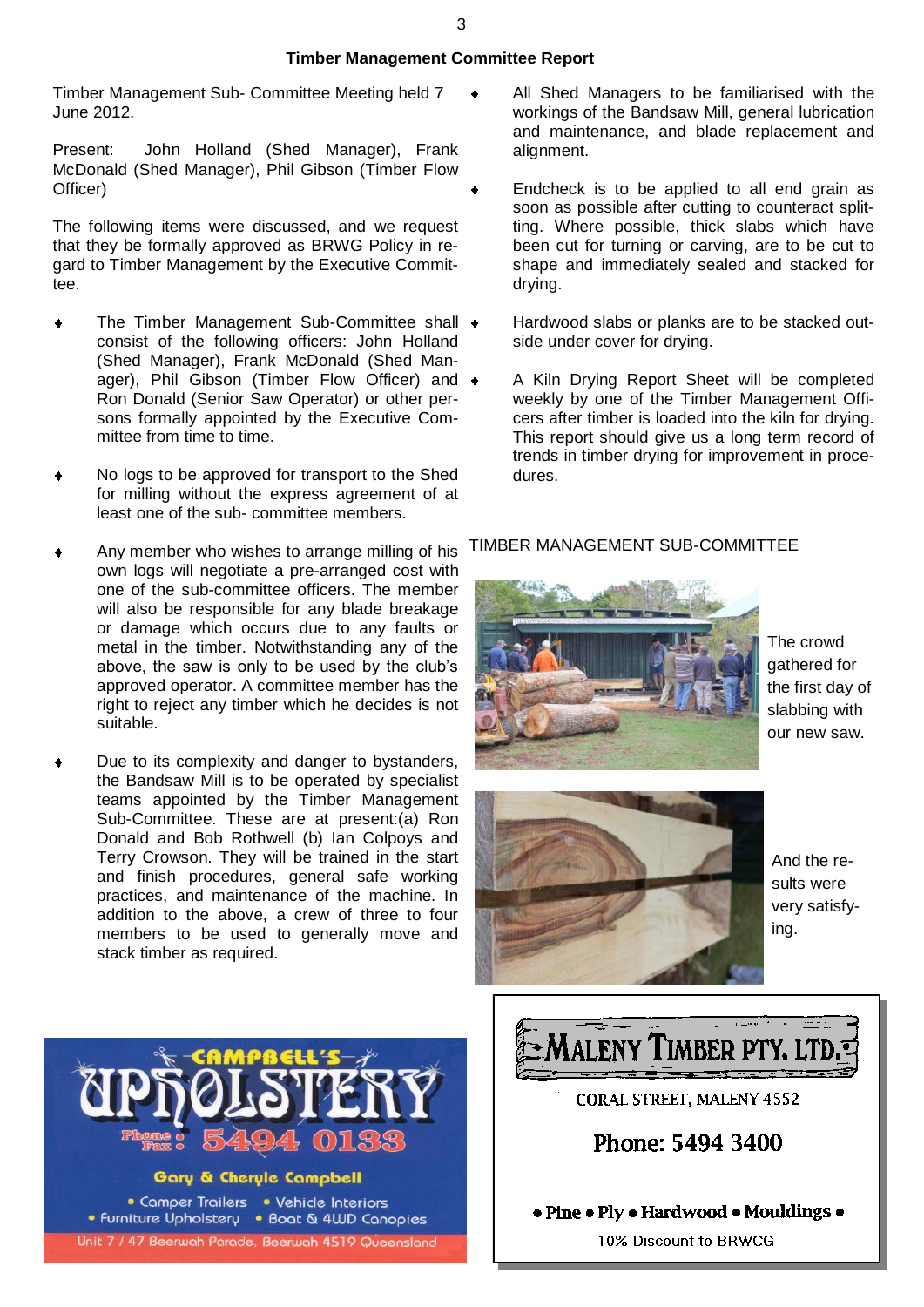# **Maintenance Report from Brian Harris June 2012**



- 12/5 Wood Wizz New field windings and brushes have been fitted to the Makita router which in turn has been fitted back on Wood Wizz so it is now up and running in its original configuration.
- 23/5 Carbatec Router Table The Triton Router has been removed from this table as the rise and fall gearing has been broken again. It has been replaced with a more robust and familiar Makita router.
- 30/5 Bobbin Sander New sanding tubes have been fitted to the bobbins.
- 9/6 Jet Lathe The tailstock thread has been cleaned and lubricated.

We recently received this letter from The Friends of Pattemore House.......

## *"On Sunday September 9th in conjunction with the owners, SCRC, Friends of Pattemore House will*



*be holding the first ever Pattemore House Day to celebrate Maleny's only State Heritage listed property, and the family that built it in 1907 from local white beech felled and pit sawn on the property.*

*It should be a lovely day and we will be celebrating Pattemore's timber and dairying past as well as the family that built the house. We thought of the Woodies as we'd love to see some examples of white beech timber and crafted items, if this is possible. Some red cedar items would be interesting too.*

*There has even been a little play written for the day whereby a white beech 'log' is carried on. I hope we have one! (Hint, Hint)*

*It is a special heritage event for the district running from 10am and finishing around 3.00 pm.* 

*Best wishes,*

*Gail Denver*

*Secretary Friends of Pattemore House Inc.*

If you have any suggestions for this day or are willing to display some white beech or red cedar items, please discuss it with Lionel Tilley



4

## Safety Advice

Though we promote safety attitudes around the shed, the use of personal safety gear and your care when using machines or equipment is your responsibility.

Please use eve protection when working with equipment or machines. A friend told me recently that his mower and whipper snipper shop in Brisbane has on display a pair of safety glasses, with a screw half penetrated with the point forward.

Ear protection is perhaps the most ignored breach of safety guidelines. Particularly with routers and edge trimmers. They rev at speeds of over 20,000 per min. and the resultant decibels when in contact with work pieces are well into the hearing damage range. If your ears are ringing after use, it is an indication of hearing damage.

Wedding rings: Accidents have occurred, thankfully not at the shed, with rings being caught in machinery. This can make the difference between a cut finger and a lost finger! Good ideas are to remove the ring before starting work, or to tape it to reduce the chance of it catching.

Loose clothing is another obvious one, particularly around lathes. Sandpaper and polishing cloths are a hazard in turning – use the smallest fold possible and make sure that you work without a finger looped in the material.

Dave Banister and Warne Wilson, Safety officers.

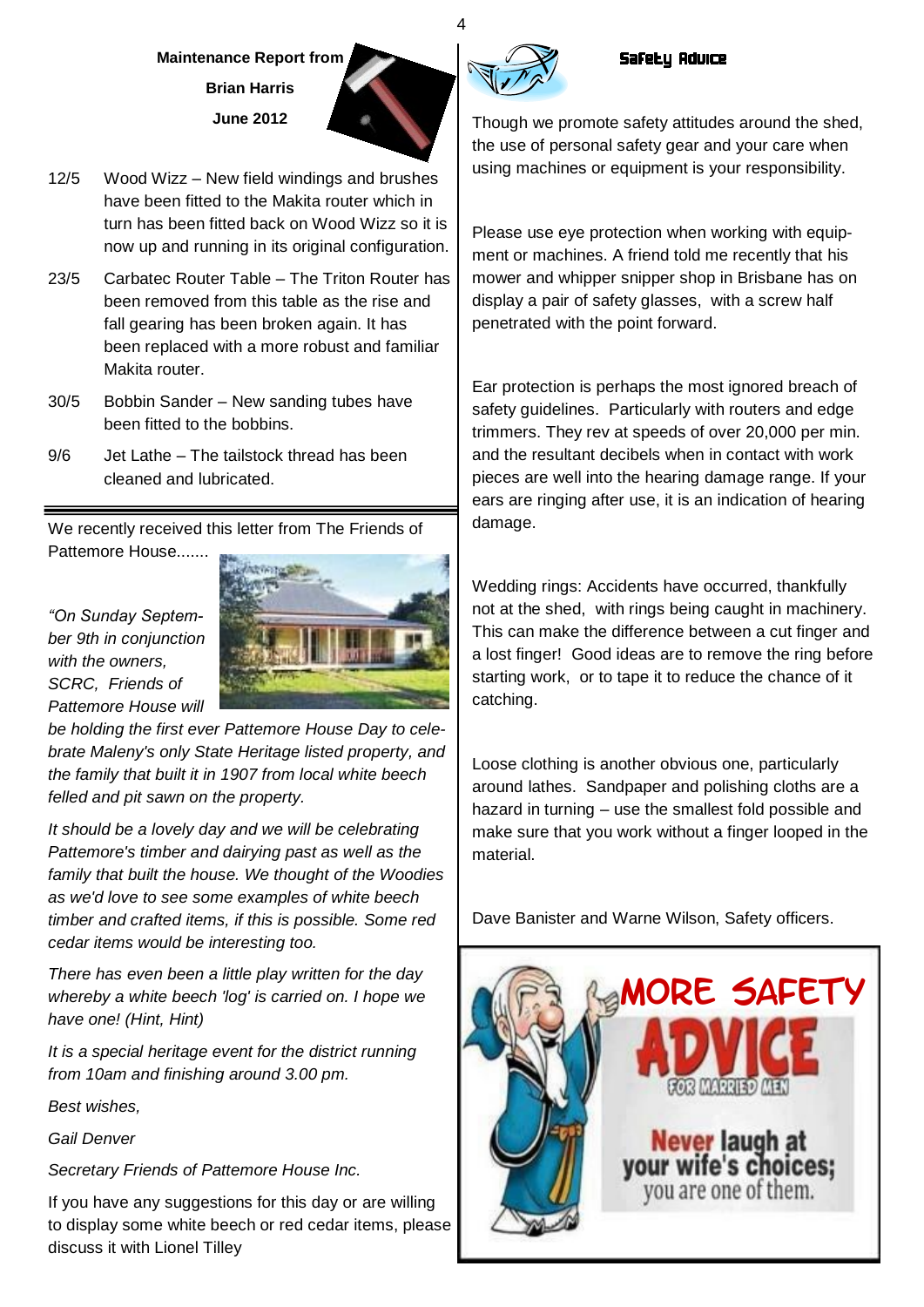### **Around The Shed This Month**



John Heller has proven what patience and a steady hand can produce.





Contact Roger Loughnan Real Estate for the largest range of exclusively listed properties on the Blackall Range from \$100,000 - \$2,000,000. Actively supporting our community



John Drewe spent a lot of hours removing every bit of the 1960"s orange paint that concealed the true beauty of this chair.

#### **Woodies Events in 2012:**

- $\Diamond$ Our Expo at Montville Community Hall 7 + 8 July
- $\Diamond$ Santa Shop at St Mary Hall Montville 1+ 2 Dec
- Ò Christmas Party at the Shed Sat 15 Dec

#### **BRWG Meeting Schedule 2012**

- Meetings start at 9:30am.
- Quarterly General meetings are held on the second Saturday of November, February, May and August.
- Management Committee meetings are held on the  $\bullet$ second Saturday of each month.

| 2012 | July 14   | Mgt           |
|------|-----------|---------------|
|      | August 11 | AGM & General |

## **MAPLETON HARDWARE**

Your handy hardware store.

Come in and see us for all your hardware needs. Hand Tools, Sleepers, Power Tools, Drill Bits, Paint and Stains. Plus Plumbing and General Hardware

#### **Open 7 Days**

Rob, Toni and Laurie

Cnr Obi Obi Rd & Emu Walk **MAPLETON Phone 5445 7773** 

5